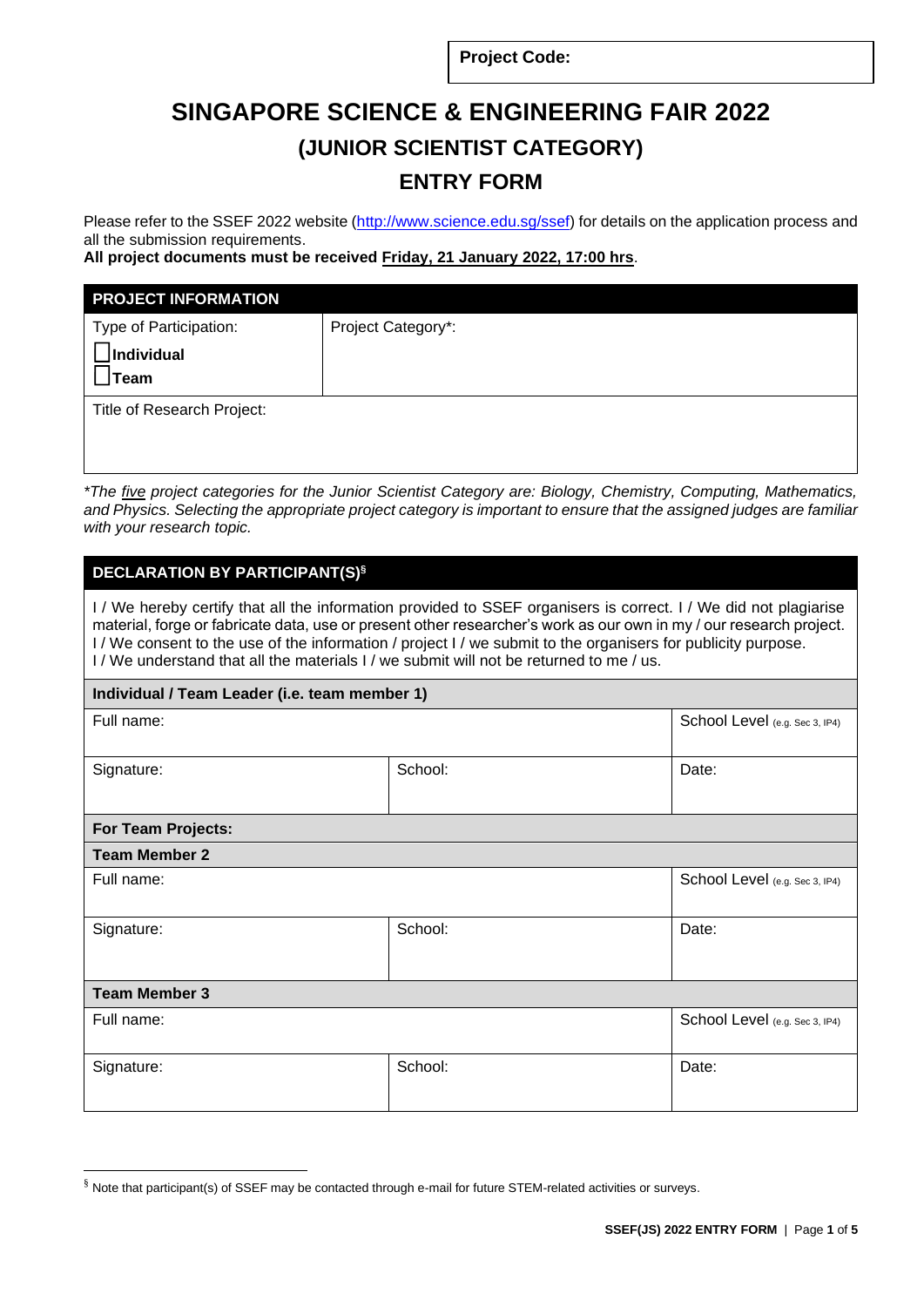| <b>SCHOOL'S ENDORSEMENT</b><br>For individual project / team projects with members from the same school |                                    |       |  |  |
|---------------------------------------------------------------------------------------------------------|------------------------------------|-------|--|--|
| Teacher-in-charge's full name:                                                                          | Teacher-in-charge's email address: |       |  |  |
| Teacher-in-charge's signature:                                                                          |                                    | Date: |  |  |

| <b>SCHOOL'S ENDORSEMENT</b><br>For team projects with members from different schools |                                    |       |  |  |
|--------------------------------------------------------------------------------------|------------------------------------|-------|--|--|
| For team member 1                                                                    |                                    |       |  |  |
| Teacher-in-charge's full name:                                                       | Teacher-in-charge's email address: |       |  |  |
| Teacher-in-charge's signature:                                                       |                                    | Date: |  |  |
| For team member 2                                                                    |                                    |       |  |  |
| Teacher-in-charge's full name:                                                       | Teacher-in-charge's email address: |       |  |  |
| Teacher-in-charge's signature:                                                       |                                    | Date: |  |  |
| For team member 3                                                                    |                                    |       |  |  |
| Teacher-in-charge's full name:                                                       | Teacher-in-charge's email address: |       |  |  |
| Teacher-in-charge's signature:                                                       |                                    | Date: |  |  |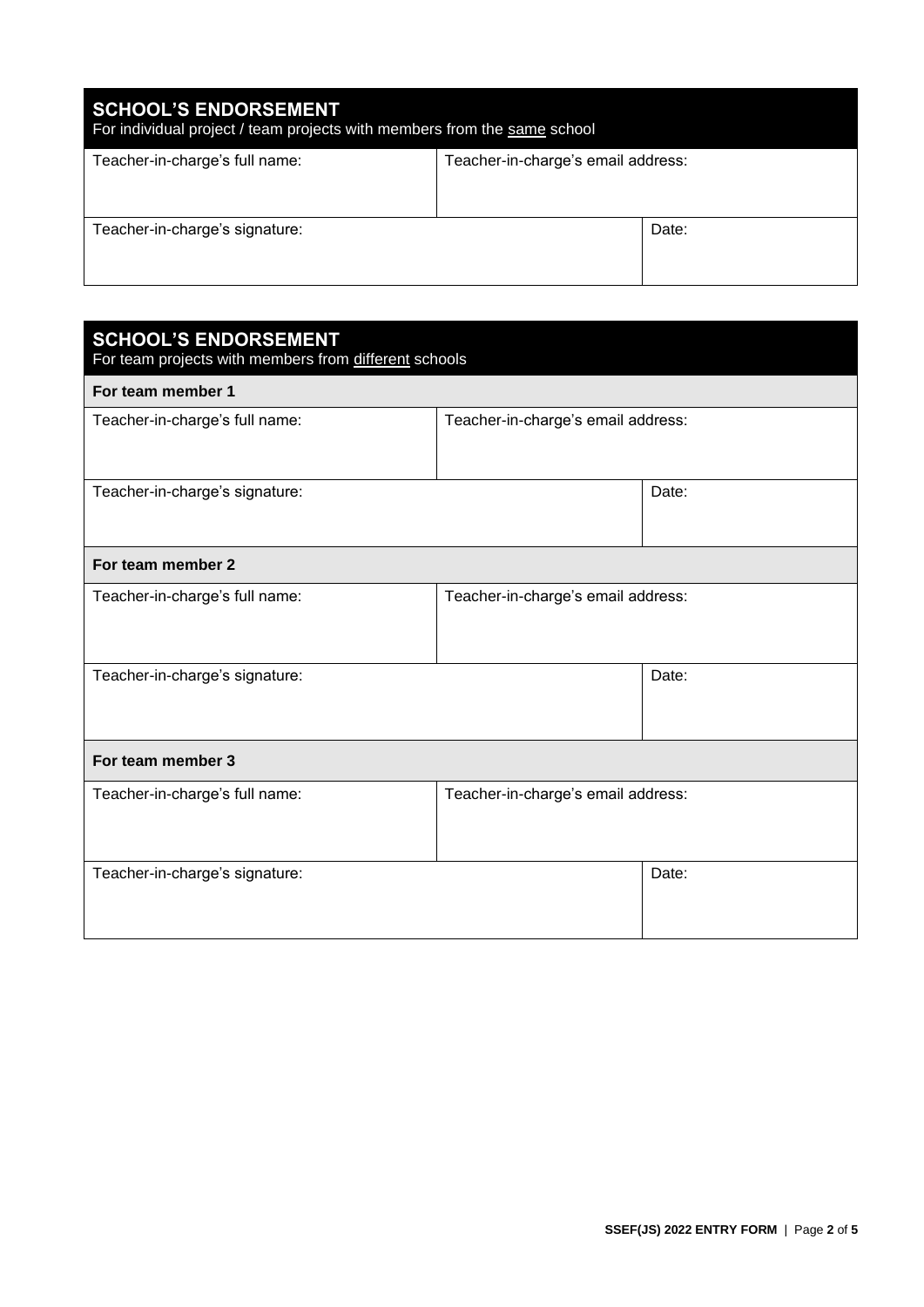## **SSEF JUNIOR SCIENTIST CATEGORY 2022** PARENT/GUARDIAN CONSENT FORM (INDIVIDUAL/TEAM MEMBER 1) FOR SSEF 2022

In participating in the SSEF 2022 Junior Scientist Category, your child/ward will be submitting a video for the video contest. Please review the rules of the video contest at **https://science.edu.sg/ssef/**.

The following may also be shared on MOE and SSEF's social media platforms (Website, Facebook and Instagram pages) which are accessible to the general public:

- 1. Images and videos of my child/ward\* participating in SSEF 2022 and Broadcom MASTERS International 2022, if applicable;
- 2. Materials my child/ward\* used during participation in SSEF 2022 and Broadcom MASTERS International 2022, if applicable;
- 3. My child/ward\*'s learning experience at SSEF 2022 and Broadcom MASTERS International 2022, if applicable.

**If you agree to your child / ward participating in the SSEF 2022 and to the rules of the Junior Scientist Category, please fill in the blanks and sign below.** 

I, **\_\_\_\_\_\_\_\_\_\_\_\_\_\_\_\_\_\_\_\_\_\_\_\_\_** (name of parent / guardian), acknowledge that I have read and understood the information above and the rules of the Junior Scientist Category.

I hereby give permission for any image or video of my child / ward, **\_\_\_\_\_\_\_\_\_\_\_\_\_\_\_\_\_\_\_\_\_\_\_\_\_**, (name of child / ward) captured during SSEF 2022 and Broadcom MASTERS International 2022, if applicable, to be used for the activities listed above.

I declare that I have the authority to sign this release and that I have read and understood this agreement prior to signing it.

| PARENT'S/GUARDIAN'S SIGNATURE: | Date: |
|--------------------------------|-------|
|                                |       |
|                                |       |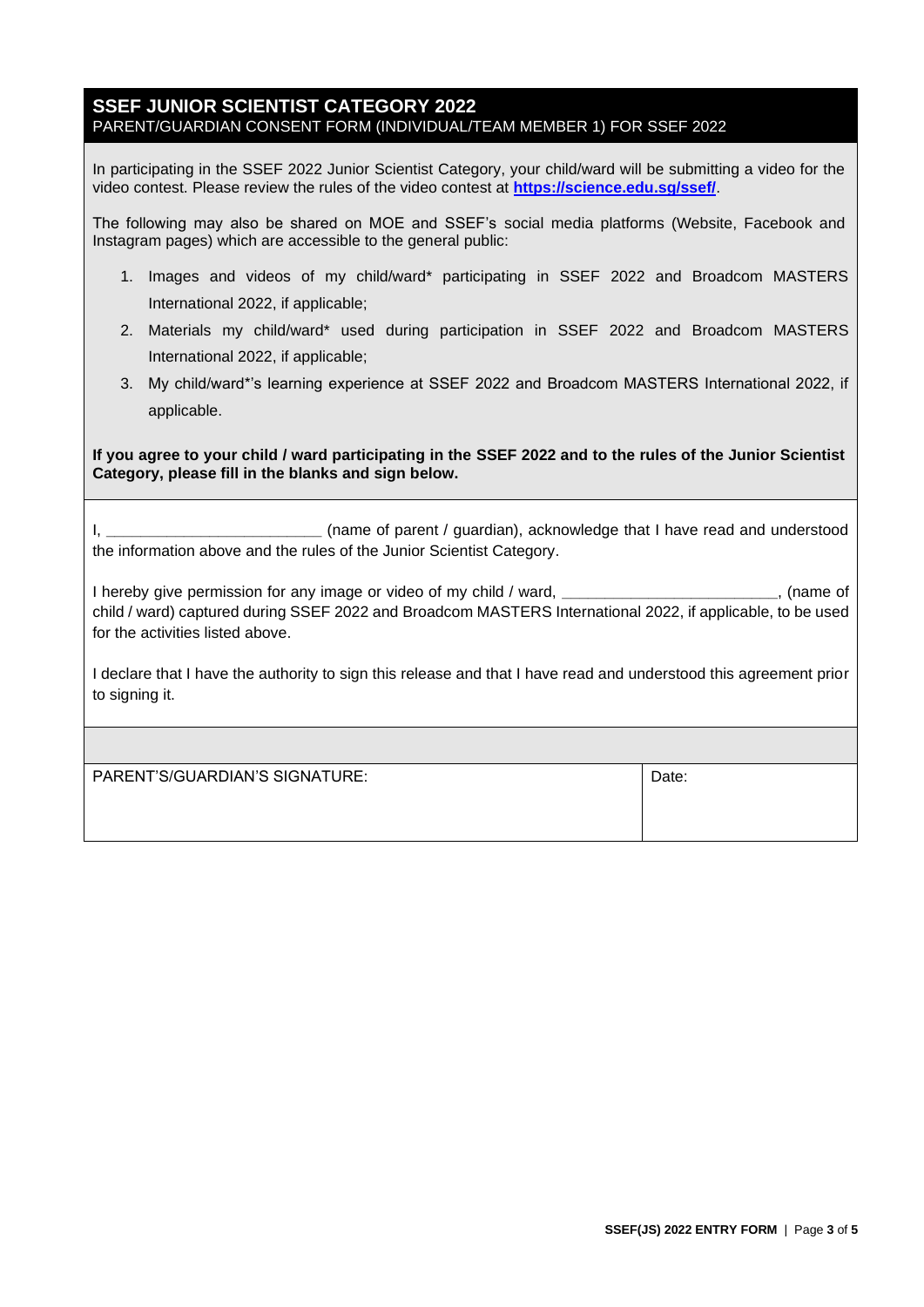## **SSEF JUNIOR SCIENTIST CATEGORY 2022** PARENT/GUARDIAN CONSENT FORM (TEAM MEMBER 2) FOR SSEF 2022

In participating in the SSEF 2022 Junior Scientist Category, your child/ward will be submitting a video for the video contest. Please review the rules of the video contest at **https://science.edu.sg/ssef/**.

The following may also be shared on MOE and SSEF's social media platforms (Website, Facebook and Instagram pages) which are accessible to the general public:

- 1. Images and videos of my child/ward\* participating in SSEF 2022 and Broadcom MASTERS International 2022, if applicable;
- 2. Materials my child/ward\* used during participation in SSEF 2022 and Broadcom MASTERS International 2022, if applicable;
- 3. My child/ward\*'s learning experience at SSEF 2022 and Broadcom MASTERS International 2022, if applicable.

**If you agree to your child / ward participating in the SSEF 2022 and to the rules of the Junior Scientist Category, please fill in the blanks and sign below.** 

I, **\_\_\_\_\_\_\_\_\_\_\_\_\_\_\_\_\_\_\_\_\_\_\_\_\_** (name of parent / guardian), acknowledge that I have read and understood the information above and the rules of the Junior Scientist Category.

I hereby give permission for any image or video of my child / ward, **\_\_\_\_\_\_\_\_\_\_\_\_\_\_\_\_\_\_\_\_\_\_\_\_\_**, (name of child / ward) captured during SSEF 2022 and Broadcom MASTERS International 2022, if applicable, to be used for the activities listed above.

I declare that I have the authority to sign this release and that I have read and understood this agreement prior to signing it.

| PARENT'S/GUARDIAN'S SIGNATURE: | Date: |
|--------------------------------|-------|
|                                |       |
|                                |       |